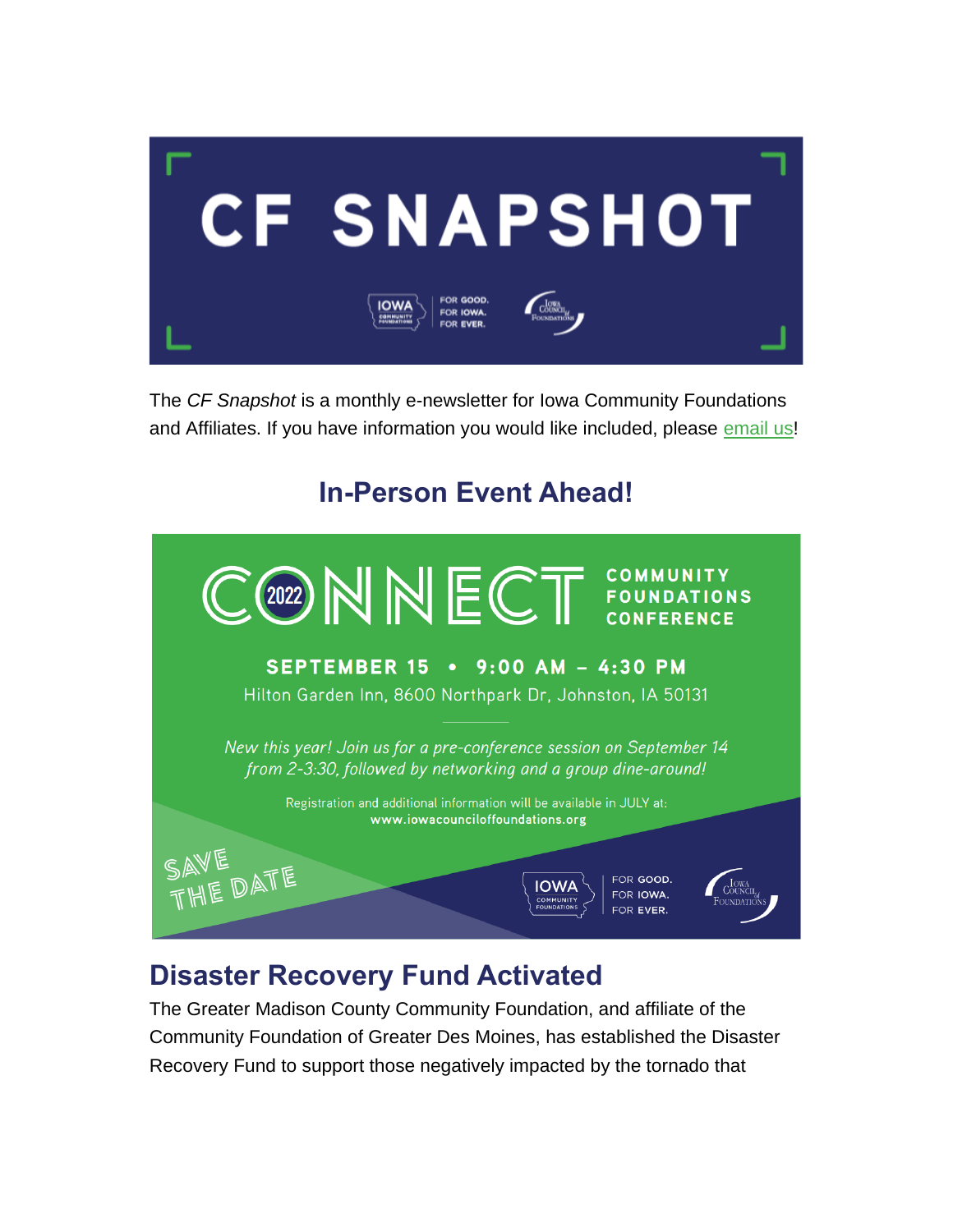impacted Madison County on March 5. You can [make online gifts here](http://www.desmoinesfoundation.org/givemadisoncounty) or mail a contribution to 1217 N. 6th Ave. Suite 3, Winterset, IA 50273. Please share this information with your networks as you see fit. Thank you.

# **Legislative Update**

Two updates related to our state-legislated programs:

- $\cdot$  [HF2286](https://www.legis.iowa.gov/legislation/BillBook?ga=89&ba=HF2286) would direct sports wagering receipt dollars to the County Endowment Fund Program. The bill was recently amended: the first \$1.7M will be allocated to the Department of Public Health for gambling treatment. The amendment and bill passed with near-unanimous support. This bill now heads to House floor for debate.
	- o **Please contact your local legislators** and encourage them to support this bill. You can use this [CEFP Fact Sheet,](https://iowacounciloffoundations.org/wp-content/uploads/2021/12/2022-County-Endowment-Fund-Program-Fact-Sheet.pdf) the [Legislative Talking Points](https://iowacounciloffoundations.org/wp-content/uploads/2022/02/2022-Legislative-Talking-Points.pdf) and [this year's CEFP Report](https://iowacounciloffoundations.org/wp-content/uploads/2022/02/2020-21_CEFP-annual-report.pdf) as resources.
- The Governor signed a tax bill on March 1 which included an amendment to the Endow Iowa tax credit, reducing the maximum amount of tax credits awarded to an individual taxpayer to \$100,000 annually. This is a change the Iowa Community Foundations CEO Network proposed with a goal to help free up more credits for other donors and to make the program more equitable. CFs are still seeking an increase in the annual allocation of Endow Iowa credits from \$6M to \$10M, as outlined in this [Fact Sheet.](https://iowacounciloffoundations.org/wp-content/uploads/2022/03/EndowIA_FactsSheet_3_07_22.pdf) ICoF recently partnered with the Greater Cedar Rapids Community Foundation and the Community Foundation of Greater Dubuque on [guest columns](https://iowacounciloffoundations.org/publications/) advocating for the increase.

We will continue to monitor both of these items.

## **Community Foundations Legislative Breakfast**

### **Community Foundations Legislative Breakfast**

Wednesday, March 30 | 7:30 - 9 am | Iowa State Capitol Rotunda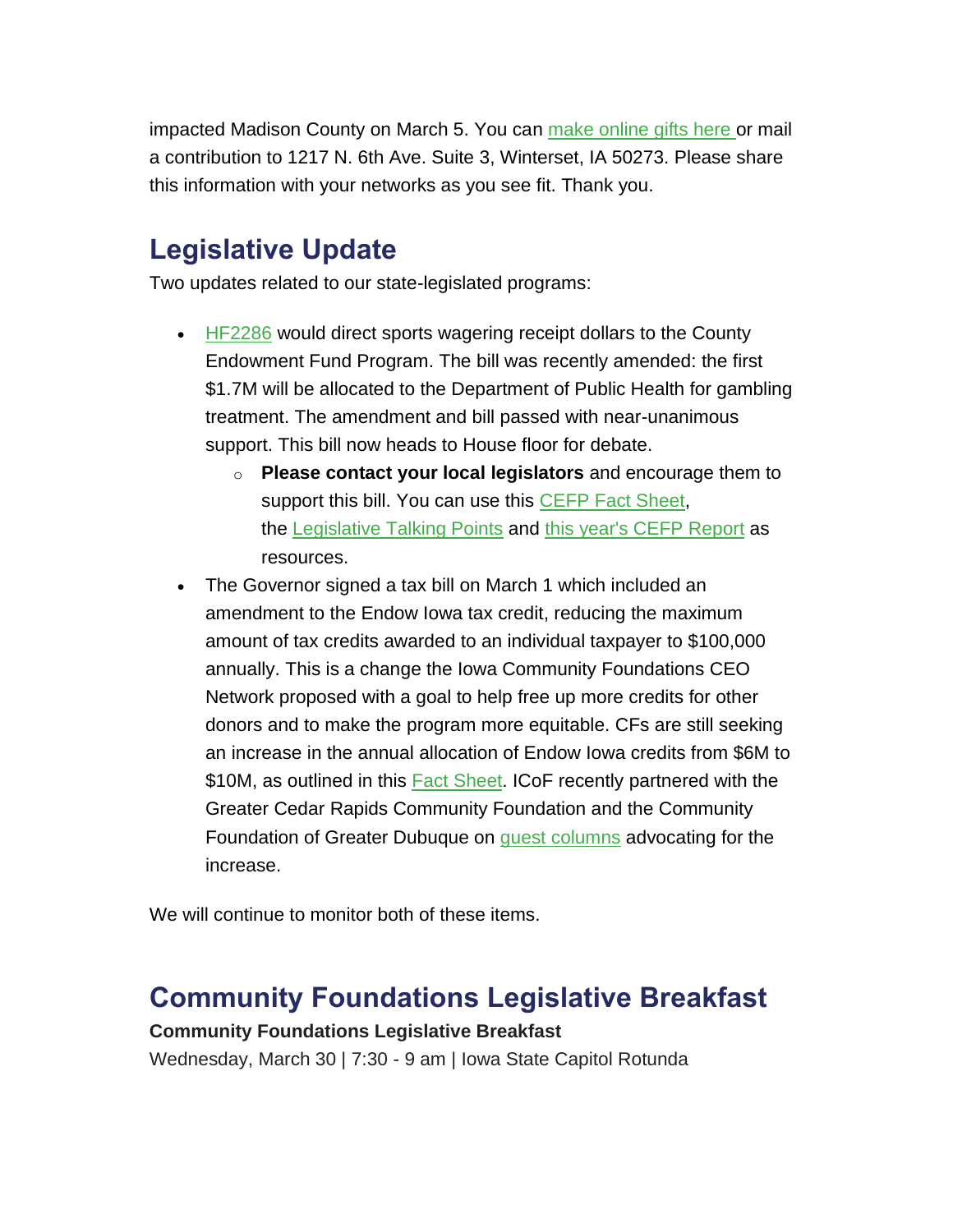Please join your community foundation colleagues from around the state as we gather at the State Capitol to talk about the important work of Iowa community foundations with legislators. Invitations have been distributed to all legislators. We will have printed copies of legislative resources available that day.

### **[Learn More and Register](https://icof.wildapricot.org/event-4683810)**

## **New Training Videos and Tools Available!**

ICoF has released short videos for community foundation and affiliate boards and advisory committees to assist in ongoing training and professional development. Videos are designed to be viewed during a board meeting. Each video has a complementary tool that participants can complete at the meeting to accompany their learning and move the board members – both individually and collectively – to action on that specific topic.

The fifth and sixth video are now available and features 2021 Connect Conference speaker Sheryl Aikman, Heaton Smith Group:

- [Gift Planning Assets and Vehicles video](https://youtu.be/LvoF4OyTwLk) + [Prospect Planning Tool](https://iowacounciloffoundations.org/wp-content/uploads/2022/02/ProspectPlanning_2020_Flyer.pdf)
- [The Gift Planning Conversation video](https://youtu.be/zjtRGw4YNGI) + [Gift Planning Tool](https://iowacounciloffoundations.org/wp-content/uploads/2022/02/GiftPlanning_2022_Flyer.pdf)

# **Upcoming Trainings & Events**

### **Rural Equity Leadership Series**

*Hosted in partnership with the Community Foundation of Greater Dubuque* May 17, June 14, and July 12 | 10 – 11:30 am | Zoom

Leaders in Iowa know the importance of making their communities welcoming and inclusive places to live, work, raise families and retire. Successful communities understand that centering equity in these conversations ensures that reality for all Iowans and newcomers. Census data tells us that demographics in Iowa are shifting, and we must adapt and evolve as our communities change.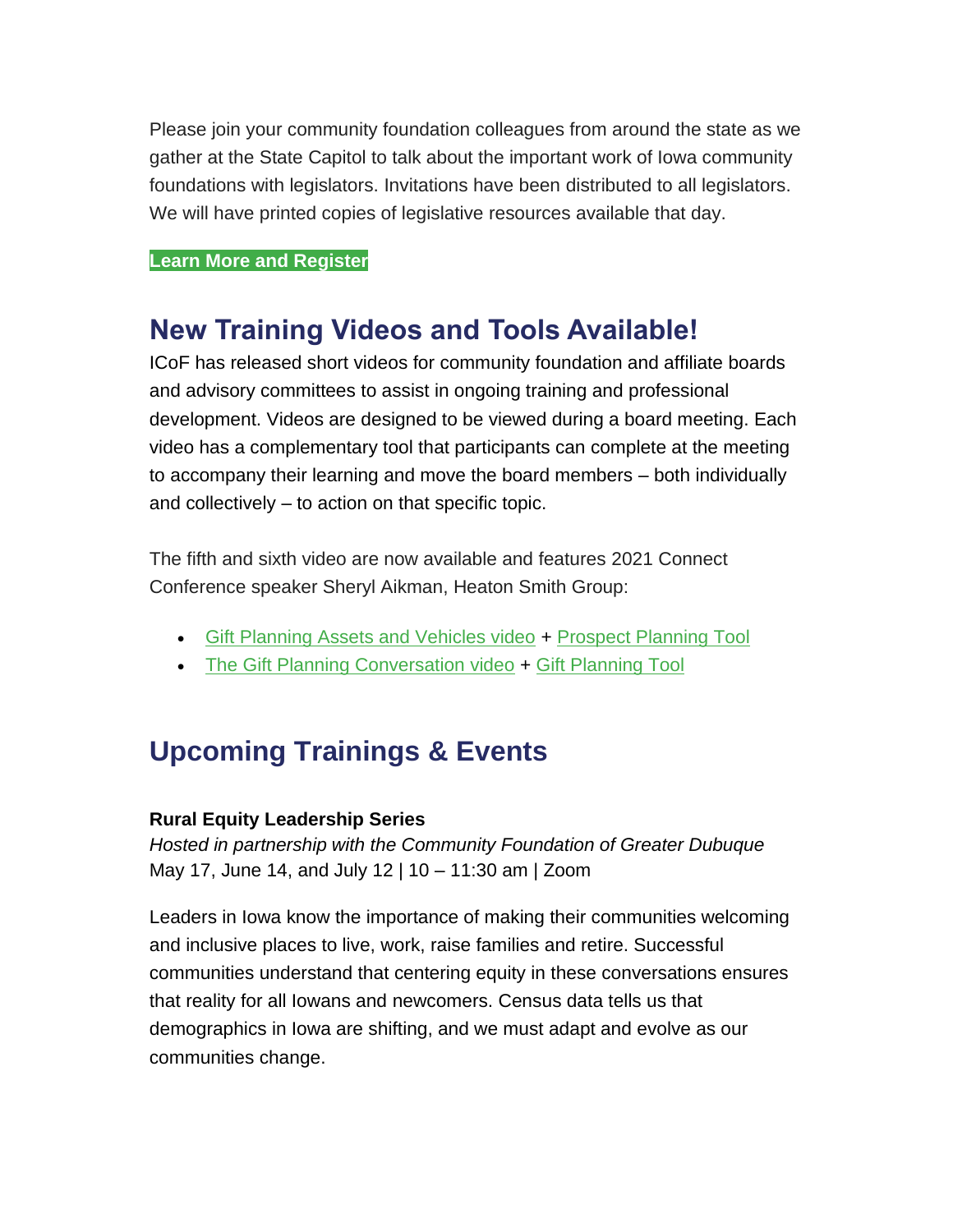Understanding rural equity and leading racial equity conversations in rural Iowa is good, important and sometimes challenging work. Leaders have been asking us questions like:

- Where do we start? What language do we use?
- How do we support newcomers and diverse populations in our rural towns?
- How do we lead these conversations with business and community partners?

If you've been asking these questions, this three-part series is for you! These interactive conversations will give rural Iowa leaders knowledge and tools to apply in their work. The series will equip leaders to bring their communities/ counties together around what they love most about their unique place and the people who call it home.

This series will create a network of regional leaders committed to rural equity who will continue to be allies for each other, as we collectively build bridges and learn to communicate across cultures in rural Iowa. We will use tools developed for the Community Heart & Soul® process that are designed to do meaningful community engagement work in small, rural towns. The tools involve all voices and bring people together around the things that matter most. We hope you will join us - and consider inviting a colleague or fellow community leader to participate with you as well!

### **[Learn More and Register](https://icof.wildapricot.org/event-4669692)**

### **Cybersecurity Training**

*Hosted in partnership with Twin State Technical Services* April 27 | 10 – 11 am | Zoom

The Iowa Council of Foundations has been doing our own work in this area and have learned a lot -- there was so much we didn't know that we didn't know! We wanted to bring this introductory training to our members and Iowa community foundations to help raise awareness and answer your questions about where to start with cybersecurity.

#### **[Learn More and Register](https://icof.wildapricot.org/event-4720722)**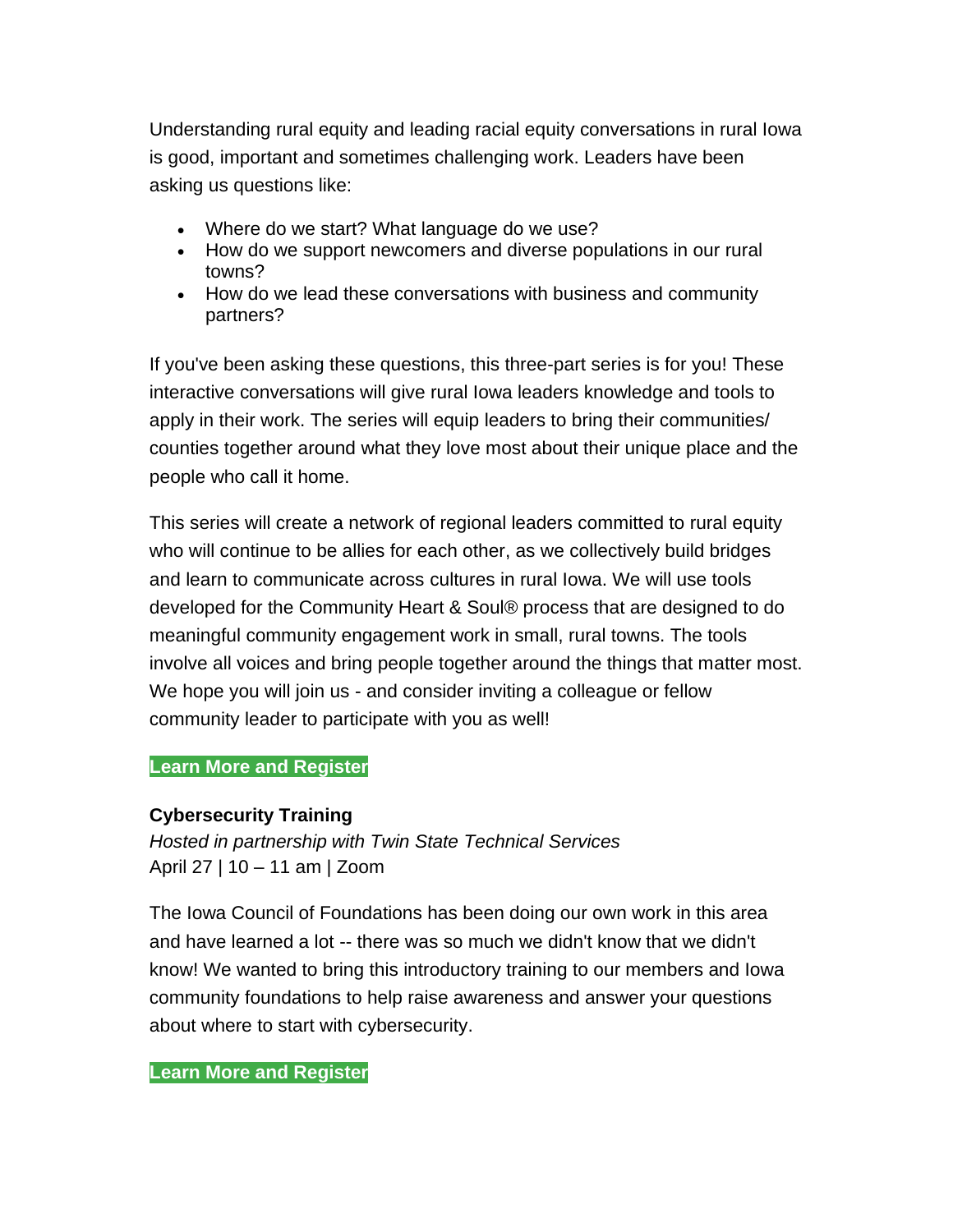### **Peer Learning Circle: Other Duties as Assigned**

May 4 | 10 – 11 am | Zoom

An important part of any conference event is the networking and conversations that take place between conference participants. This has always been noted as a highlight for Connect Conference participants in the past. To continue these conversations and opportunities to learn from one another in a virtual format, the Peer Learning Circles (PLC) are sessions designed to gather and discuss topics and ideas of interest to participants. These conversations will provide an opportunity for you to pose questions to your peers at other community foundations throughout Iowa.

This particular PLC is designed to focus on "other duties as assigned" and is strategically scheduled one week after our cybersecurity conversation. This session is for people who are responsible for the following, common "other duties as assigned" tasks in your organization: human resources, cybersecurity, technology, etc. Please let us know on your registration form if there are other topics you'd like to discuss.

Iowa Council of Foundations staff will monitor the conversations and you will be asked to submit questions in advance to help guide the conversation.

**[Learn More and Register](https://icof.wildapricot.org/event-4588829)**

## **CF Stories Blog**

This month, Kari McCann Boutell, President at the Iowa Council of Foundations, shares her insights on tips for connecting with local legislators and the importance of this session for Iowa Community Foundations.

**[Read the blog here!](https://iowacounciloffoundations.org/category/cfstories/)**

## **Peer Pointers**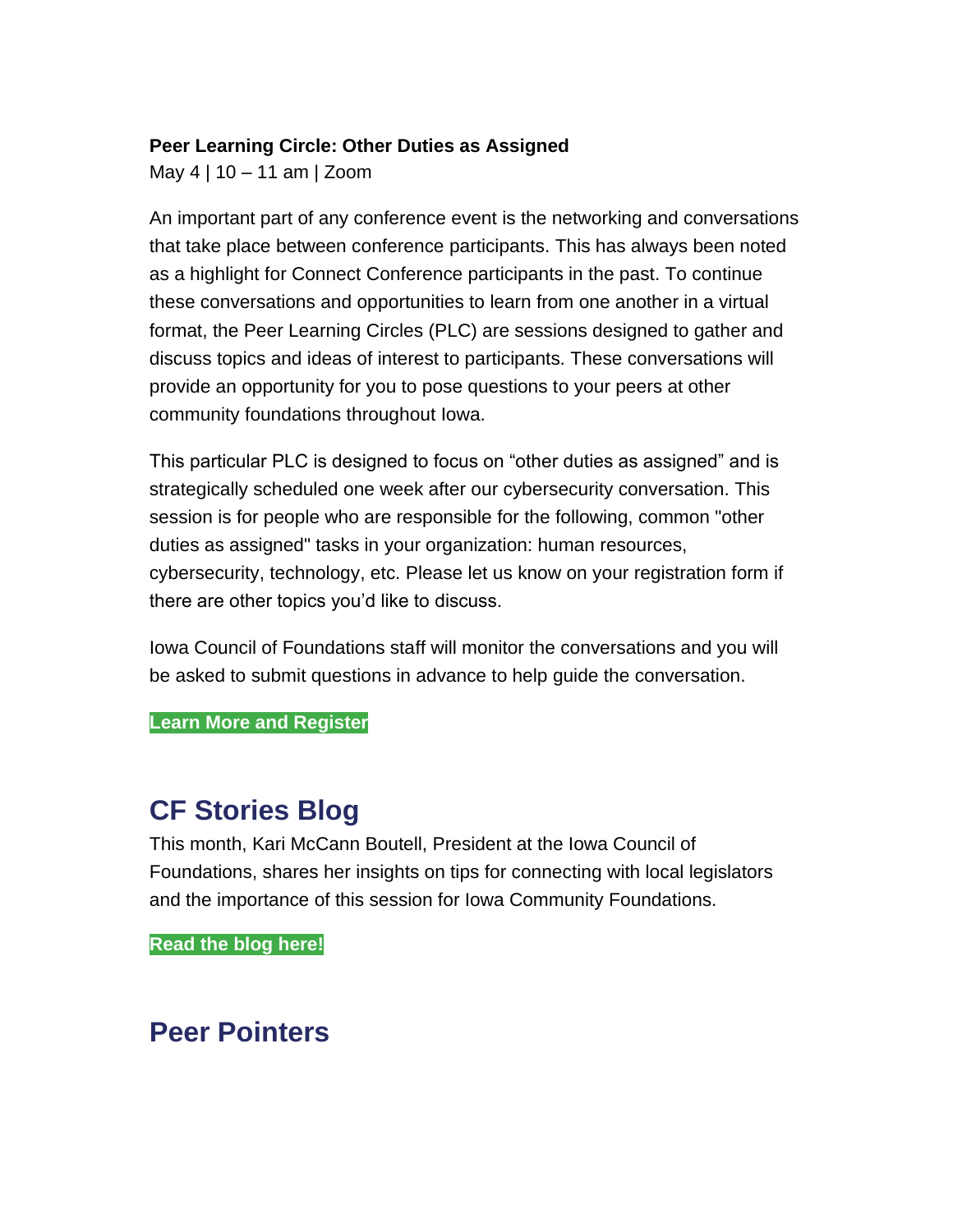*This section of the CF Snapshot features short descriptions of positive work happening at community foundations and affiliates across Iowa. If you'd like more information about these topics, please [contact Jenna.](mailto:jmanders@iowacounciloffoundations.org)*

#### Beginning in 2018, the **Dyersville Area Community**

**Foundation** board began investing in a staff person to support their work. DACF Executive Director Michelle Grover has since leveraged a capacity building grant to grow their endowed assets more than \$98,000 this past year and now utilizes the ICoF training videos as part of her board meetings to keep her board apprised of current topics in the community foundation field. The ICoF team recognized the videos may not suit all your organizations needs and you may be looking for a live presentation. Thus, we are introducing the **[Plug and Play List](https://iowacounciloffoundations.org/wp-content/uploads/2022/03/Plug-Play-List.pdf) for customized training**.

# **Colleague Inquiry**

A member has requested your help with the following:

**"[We] would like to see CEO position descriptions for ICoF member foundations."** Can you share yours? [Send it to Laura](mailto:lberardi@iowacounciloffoundations.org) by noon on Friday, March 11, please!

## **Community Foundations in the News**

**[Community Foundation of Carroll County](https://www.1380kcim.com/2022/02/23/community-foundation-of-carroll-county-awards-nearly-200000-in-2022-grants/)** awards nearly \$200k in grants

**[Community Foundation of Greater Des Moines](https://businessrecord.com/Content/Culture/Culture/Article/Community-Foundation-sets-record-for-contributions-for-charitable-giving-in-2021/170/832/96771)** sees record 2021 contributions

**[Quad Cities Community Foundation](https://www.ourquadcities.com/news/local-news/quad-cities-community-foundation-passes-100-million-in-grants/)** has now awarded over \$100M in grants

## **Articles & Items of Interest**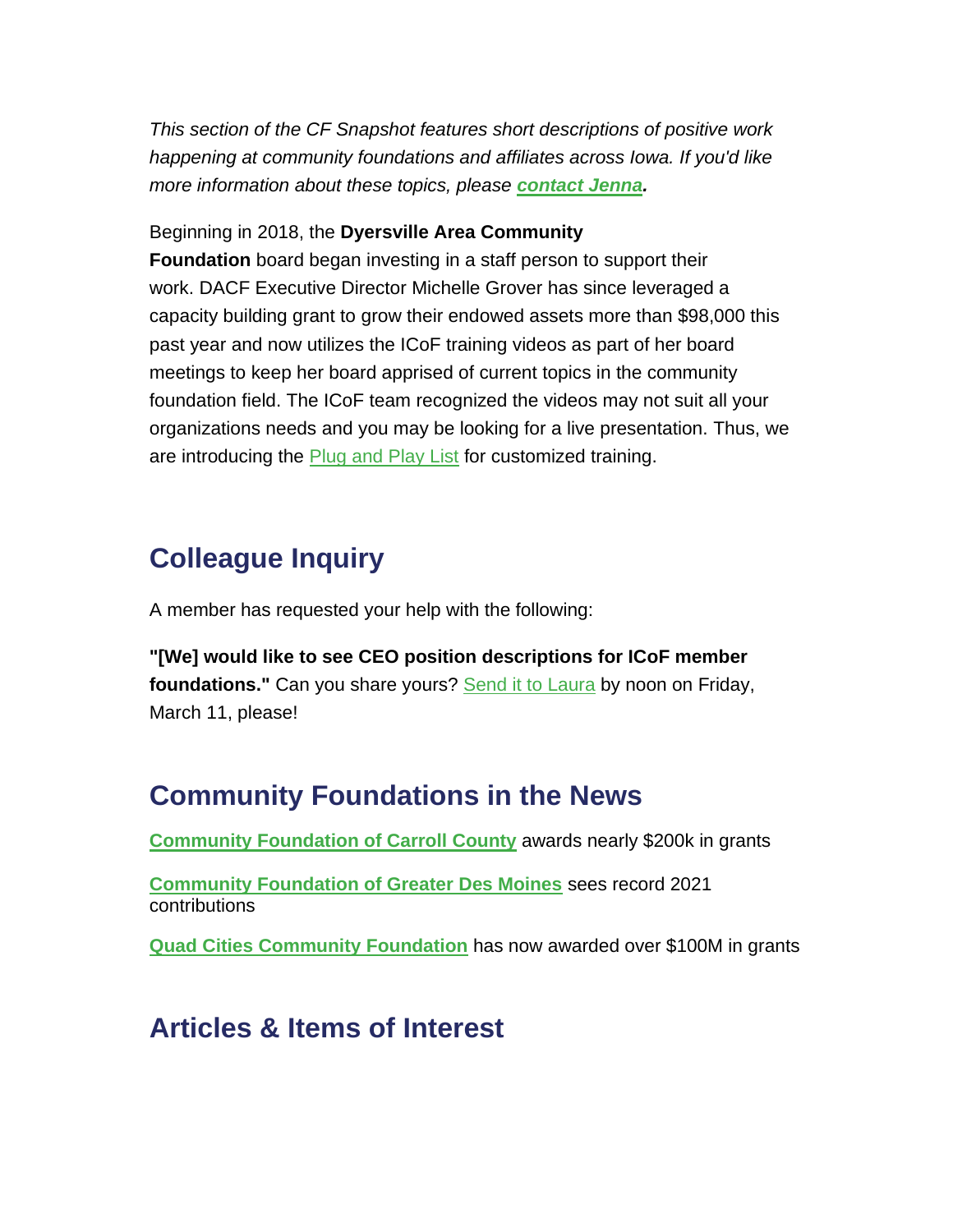### **Cybersecurity Update from Technology Association of Grantmakers**

We received a notice from TAG reporting that several TAG member foundations are "seeing an increase in unusual network activity and attempted breaches for their foundations and nonprofit partners." [Here](https://icof.wildapricot.org/resources/Cyber.pdf) are steps to ensure your organization is being proactive on cybersecurity.

### **2022 RCDI Program Announced**

The Notice announcing the acceptance of applications under the Rural Community Development Initiative (RCDI) program for FY22 [was published.](https://gcc02.safelinks.protection.outlook.com/?url=https%3A%2F%2Fwww.govinfo.gov%2Fcontent%2Fpkg%2FFR-2022-02-08%2Fpdf%2F2022-02624.pdf&data=04%7C01%7C%7C25b785203bee463d136208d9f0db167e%7Ced5b36e701ee4ebc867ee03cfa0d4697%7C0%7C0%7C637805646025082921%7CUnknown%7CTWFpbGZsb3d8eyJWIjoiMC4wLjAwMDAiLCJQIjoiV2luMzIiLCJBTiI6Ik1haWwiLCJXVCI6Mn0%3D%7C3000&sdata=8KWdoWmTymjV4zzE6zXRvm%2FcSXUv4oAgSkPCnBDrthc%3D&reserved=0)

### **Iowa Rural Summit Registration Open**

Registration is open for the 6th annual Iowa Rural Summit, to be held April 12- 13 in Ames. [Learn more and register here.](http://www.iowardc.org/summit)

**Center Postings** The following community foundation positions have been posted:

## *Program Manager*

*Waterloo Community Foundation Full-time | Waterloo, IA*

## *Manager of Donor Relations and Data Services*

*Community Foundation of Northeast Iowa Full-time | Cedar Falls, IA*

*Administrative Assistant - Grantmaking and Development*

*Quad Cities Community Foundation Full-time | Quad Cities/Bettendorf, IA*

### *Charitable Giving Advisor*

*Community Foundation of Greater Des Moines Full-time | Des Moines, IA*

To view all career postings for positions in philanthropy throughout the state, please visit the [Career Center.](http://iowacounciloffoundations.org/career-center/)

### **Washington Snapshot**